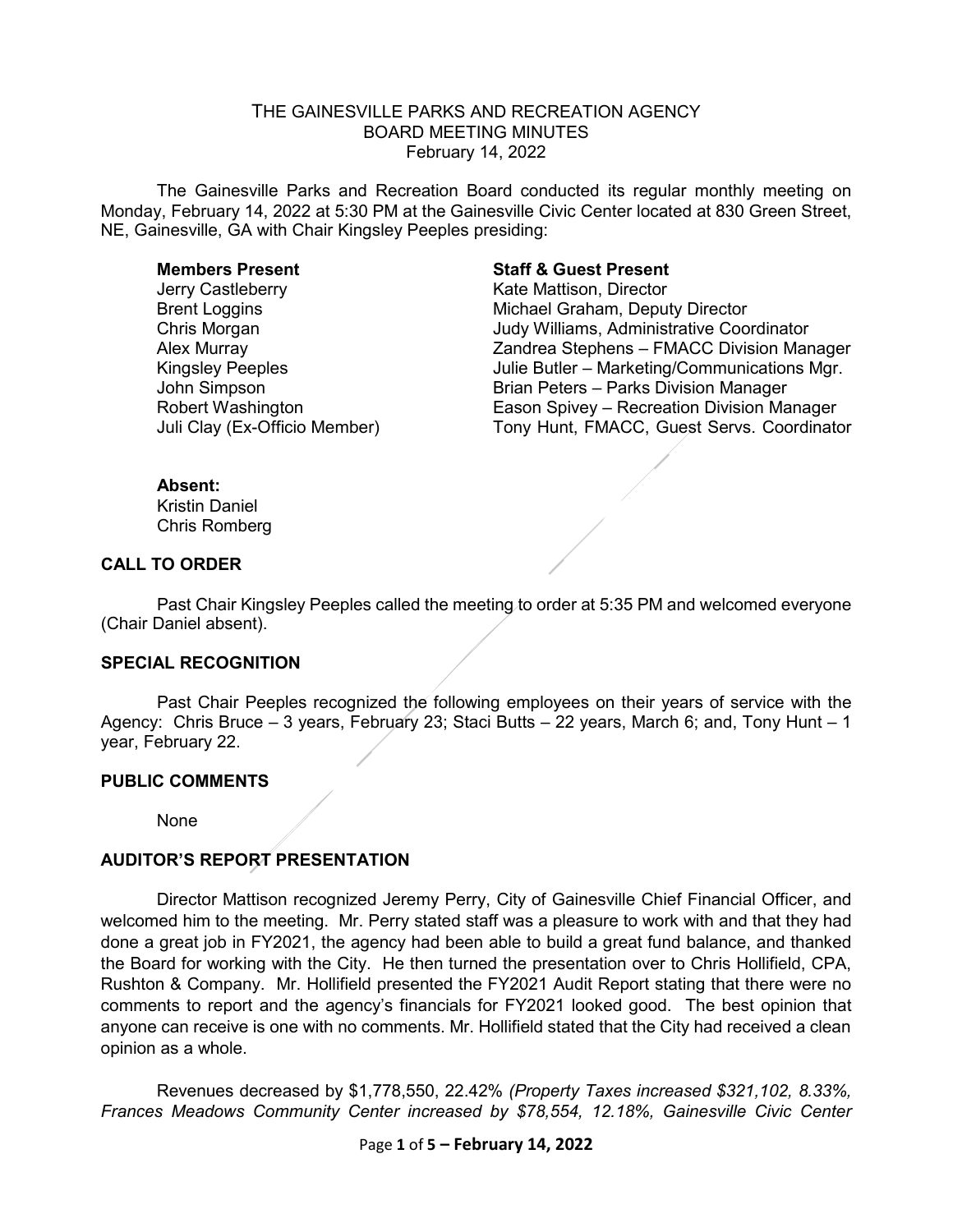*decreased by \$41,928, 15.69%, and Transfers from City's Impact Fee Fund decreased \$2,550,000, 92.73% due to a 2020 transfer for construction of the new skate park.*

Expenses decreased \$2,458,446, 31.29% *(Administrative Division increased by \$305,990, 37.52%, Parks Division decreased \$108,244, 9.08%, Frances Meadows Center increased \$264,306, 18.60%, and Capital outlay decreased \$3,068,071, 98.61%)*.

Overall the Agency had a great audit report. Mr. Hollifield reviewed the annual audit numbers and referred to the Independent Auditor's Report indicating the evaluation standards used and the auditor's approval of the financial statements. The reports show good indicators that the Agency has been able to maintain its reserve account. The unmodified opinion of the auditors reported that financial statements were reported fairly and everything was in order. Total unreserved, undesignated fund balance available for Operating and Management Reserve totals \$3,925,607, 73.31% of operating expenditures (8.8 months reserve) compared to FY2020, \$3,102,800, 65.39% of operating expenditures (7.8 months). It was noted that in the past few years, fund balance was no longer available for capital projects as has been budgeted in the past due to conforming with noncurrent liabilities such as Compensated absences, Net pension liability, and OPEB obligation, however, due to the large amount of fund balance on hand, part of those funds can now be used for capital projects. Mr. Hollifield stated that staff is always a pleasure to work with and everything is always in order. Director Mattison confirmed with Jeremy Perry that a portion of Fund Balance can now be used for capital projects. Director Mattison and Chair Peeples thanked both for coming and presenting the report.

# **MINUTES**

Consider approval of minutes of Regular Board Meeting held January 10, 2022. **Motion made by John Simpson and seconded by Jerry Castleberry to approve the minutes from January 10, 2022. MOTION APPROVED UNANIMOUSLY.**

### **FINANCIAL REPORT**

Deputy Graham reviewed for the Board the Financial Reports ending December 31, 2021 of fiscal year 2022. The December report showed monthly income of \$769,759.18 for a total yearly income of \$5,736,515.40 or 85.88%. The Agency should have received 50.00% of the yearly income at this time; therefore, income to date is above projections by 35.88%.

Expenses for December total \$621,886.56 for total yearly expenses of \$3,731,102.15 or 47.85%. Currently year-to-date expenditures (\$3,731,105.15) are below revenues (\$5,735,515.40) in the amount of \$2,005,413. Therefore, no budgeted fund balance was utilized this month to cover a deficiency in operations.

A Revenue Comparison and Income Statement was presented for October and November along with a Summary Financial Statement on each of the cost centers for review by the Board. **Motion made by Brent Loggins and seconded by Jerry Castleberry, to accept the December Financial Report as presented by Deputy Graham. MOTION PASSED UNANIMOUSLY.** 

### **BOARD ACTION ITEMS**

### None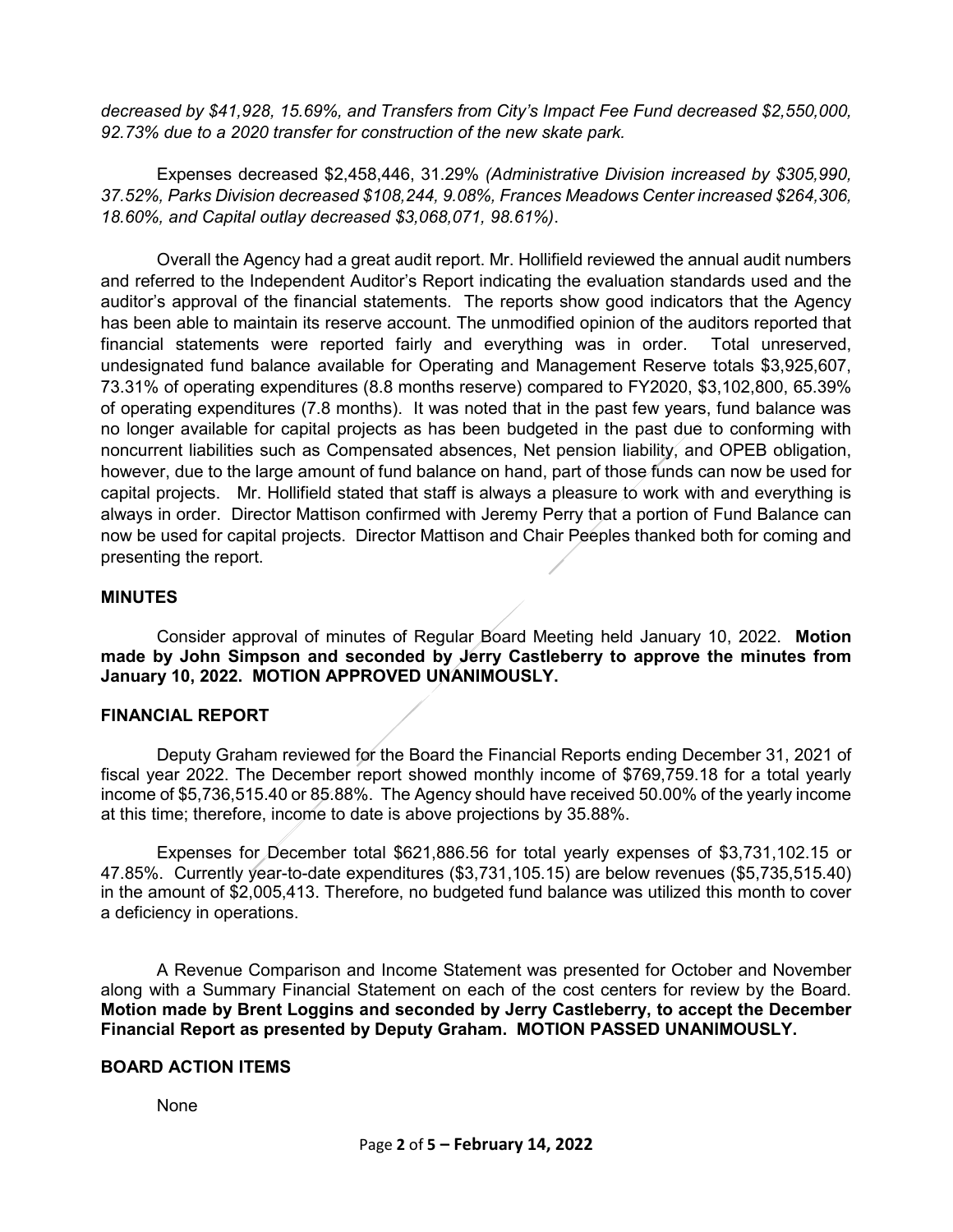# **MANAGEMENT REPORTS**

Director Mattison reported that Impact Fees collected for the 7th month of fiscal year 2022 (January) were \$36,400.00. The total amount collected for FY22 through January is \$821,800.00. The current account balance shows an amount of \$716,827.28 due to encumbering (but not yet expended) the FY22 capital projects (Recreation Center Land Acquisition/Plan for \$1,000,000.00) to be paid through impact fees. The Agency should be receiving additional Impact Fees in the future as new construction continues.

Director Mattison reiterated to the Board how Fund Balance is used. We requested the mileage rate increase and received it, but don't want folks to think we have lots of money left over and not worthy of the increase. Staff manages their budgets well, and funds that are left over at the end of the year is what is used to help pay for large projects.

Director Mattison reported that staff sent the Army Corps of Engineers a copy of the Master Plan for Holly Park to review. Whether the decision is made to proceed or go in a different direction, we still communicate with them on a regular basis. She also spoke with Chris Rotalsky of Public Works regarding a traffic study for the location.

Director Mattison reported that the Agency has received two (2) grants, one from National Fitness for \$30,000.00 that will allow for a Fitness Court at Midtown Greenway with a 40' mural; and, the United Way Grant (GA 100 Initiative Grant) for \$75,000.00 that will help with the installation of a much-needed community Mini-pitch Soccer Court. The lighted court will be located at Myrtle Street Park and feature a 60' x 90' artificial turf field, fenced soccer boxes, and spectator seating. The GA 100 Initiative Grant provided for \$75,000, United Way will contribute \$25,000 and Gainesville Parks and Recreation will provide approximately \$50,000 to \$100,000 in remaining costs. Staff is very excited about adding this new amenity and hopes that this court is the first of many within our park system.

Director Mattison announced that our Kayak Shack at Longwood Park will open on March 26 and we're very excited to see it.

Director Mattison reported that Friends of the Parks had their first meeting for the year and they are in the process of planning their annual Butterfly Release scheduled for May 22, 2022.

### **Capital Projects Update**

Deputy Graham updated the Board on the approved FY22 Capital Projects, which is also shown on the Operating and Major Capital Expenditures spreadsheets in the Board packets. Deputy Graham discussed the FY22 Operating Capital Expenditures and went over the following Major Capital items.

FY22 Major Capital Projects include the following.

**Park Development** – Youth Sports Complex has been on hold since 2017 due to testing and issues related to rock at the proposed site at Allen Creek, a new site for the project has now been acquired that has 89 acres and is referred to as the Sussex Property. Parks Board approved a new contract for architectural and design with Foresite Group. Even though concepts proposed for new site have high costs due to site issues, we are moving forward with construction documents and bidding the project. Rochester and Associates is working on the entry road and infrastructure for the private

### Page **3** of **5 – February 14, 2022**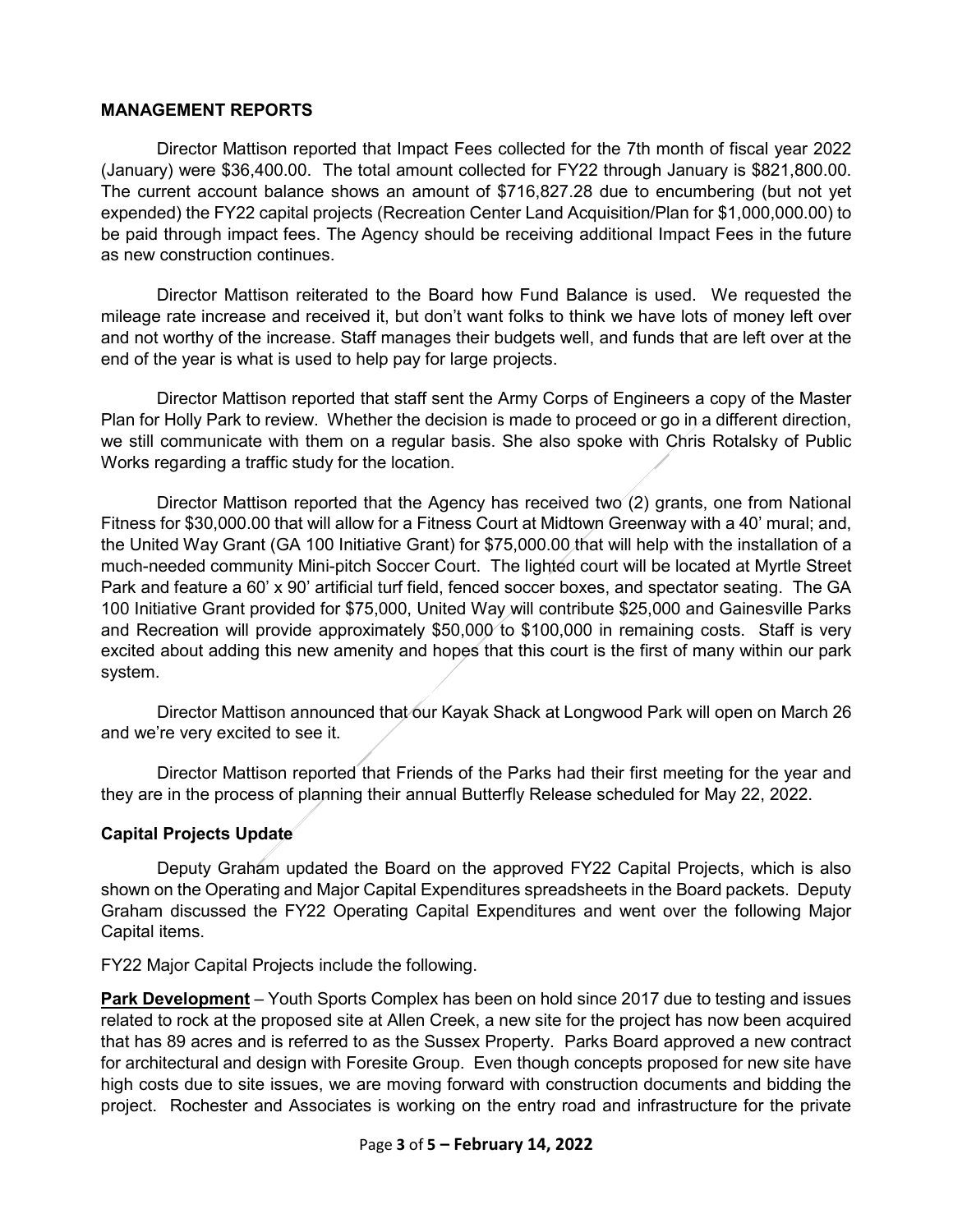development. Staff if working with Foresite Group and Rochester & Associates on design and construction plans. Construction documents are 99% complete. RFQ has been submitted with three (3) contractors approved to bid the project. Plan to begin construction Spring 2022. Additional funding has been requested through grants.

**Skate Park Planning/Construction** – Park opened on June 18, 2020. Construction is 99% complete; however, we still need to account for some miscellaneous items (Cameras, Fencing, Art, Repairs).

**Midland Greenway Improvements –**– Board approved agreement with Foresite Group for A&E and Diversified Construction of Georgia for construction. Work began in August 2021 with a 4-month timeframe. Train was moved first; Park will be developed around the train. For this reason, the project has been extended to 6 months. Phase II – Playground to be installed January 2022. Phase II – Stage/Plaza concept in design; Bollard lights along greenway purchased. Second RFB out for installing bollards along the greenway.

**Civic Center Renovations** – Project is complete.

**LED Sport Field Lighting** – Musco Lighting completed the install of new LED Sport Field Lights at Lanier Point Athletic Complex in September 2021. Project is complete.

**Playground Improvements System-wide** – Playground installed at Longwood Park December 2021. Pavilion upgrades have also been completed. Final touches in progress.

**PoolPak Replacement** – Phase I of replacing the three (3) Poolpaks at Frances Meadows Center. Foresite Group supporting engineering plans. There is a 6-month lead-time on a new PoolPak unit. Project will request proposals for all three (3) PoolPaks to be installed over a three (3) year period. RFP is being advertised. Contract award should be in March 2022.

**Park Restrooms System-wide** – Will be adding restroom facilities in Parks starting with Wessell Park.

**Disc Golf Course at Wessell Park** – Layout is complete; Baskets have been received. Getting quotes for equipment and materials.

**Park Vehicles** – Replacing five (5) F-150 Maintenance Trucks and one (1) Administration Vehicle (complete); adding an F-350 (complete) for Towing purposes. All have been ordered through State Contract.

**Recreation Center Planning** – Land acquisition and planning in progress.

FY22 Major Capital Projects have an estimated total cost of \$21,658,107.00; \$8,057,523.00 has been encumbered or expended to date.

Staff attending gave a brief report on their respective divisions. Staff reports were also provided in the Board Digital Packets. A copy of the FY21 Annual Report was provided to the Board for their review.

# **BOARD MEMBER COMMENTS**

None

# **OLD BUSINESS**

None